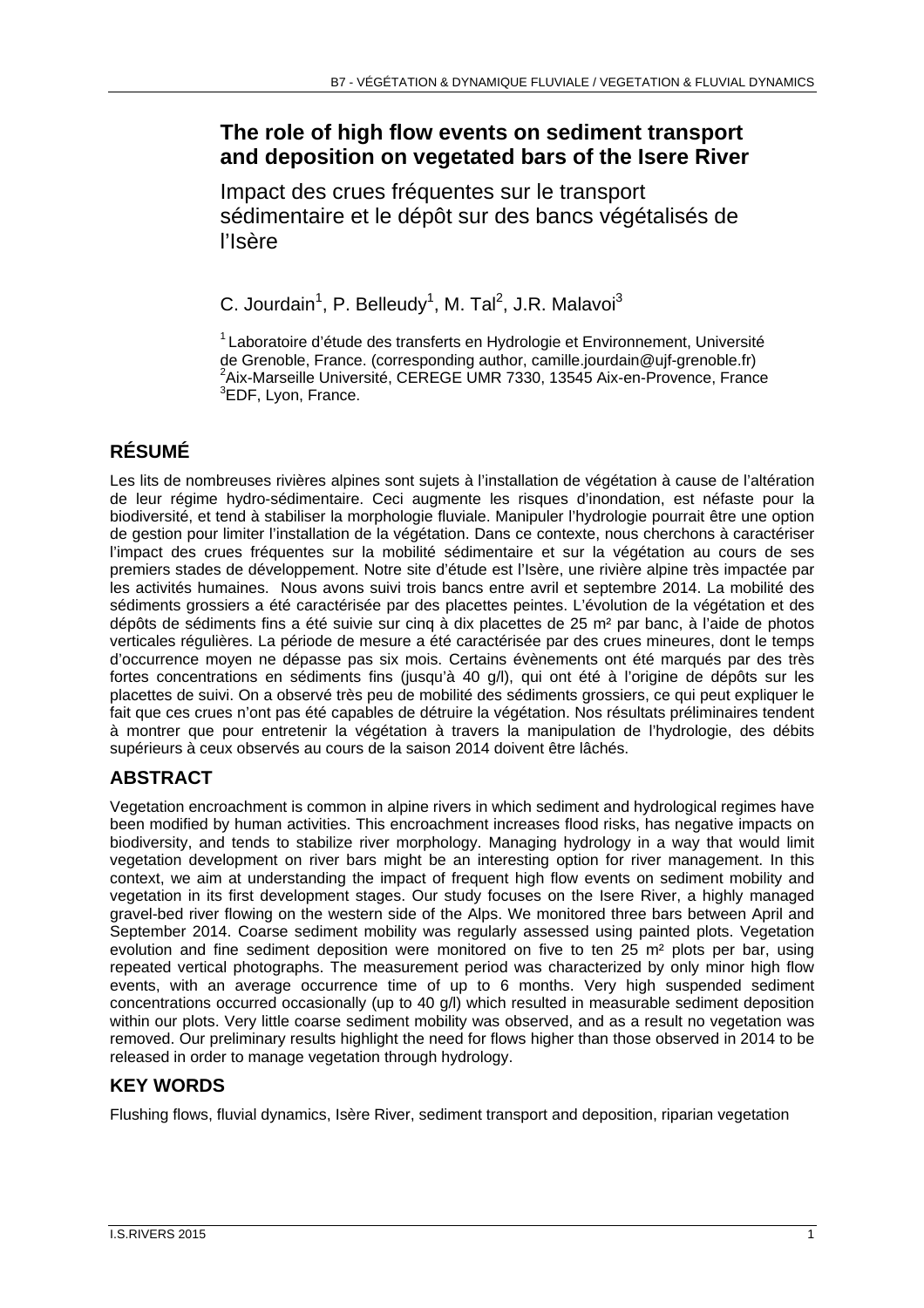## **INTRODUCTION**

Many Alpine river beds have been recently subjected to vegetation encroachment on river bars, due to anthropogenic modifications of sediment and flow regimes. Vegetation impacts sediment transport and deposition pattern, thereby changing fluvial dynamics. Indeed, vegetation decreases flow velocity and increases sediment cohesion. Both effects tend to stabilize river morphology, which promotes further vegetation development on river bars. This has negative impacts on biodiversity and increases flood risks.

Our aim is to understand whether flushing flows could be a mean for preventing or slowing vegetation colonization of river bars. Specifically, we are interested in understanding the impact of relatively small floods on sediment transport and deposition patterns on partly vegetated bars. We are also looking at the consequences of such floods on early stages of vegetation development, when physical processes have most influence (Corenblit et al., 2007). We present here the first results of a field monitoring campaign which took place in the spring and summer 2014.

# **1 METHODS**

#### **1.1 Study site**

Our study site is the Isère River, between the towns of Albertville and Montmélian (figure 1). This left-bank tributary of the Rhône River is located in South Eastern France, on the western side of the Alps. Within this reach the Isère River has one major tributary, the Arc River.

The hydrological regime is pluvio-nival, with higher flows due to snow melt in spring and summer. The Isere is characteristic of many Alpine Rivers and human impacts with (1) embankments constructed nearly 150 years ago, (2) massive sediment extractions between the 1950s and the 1980s, and (3) alteration of mean and high flows due to dams and flow diversions for hydroelectricity production. The studied reach has been subjected to vegetation encroachment since the late 1980s.



Figure 1. Location of Isère watershed, study reach, and monitored bars. Discharge and SSC measurement sites are also presented, as well as hydropower dams and flow diversion pipes.

We monitored three bars during the spring and summer 2014, located on figure 1. Both upstream sites were cleared of vegetation and fine sediments by mechanical intervention in 2008 and 2012 respectively.

#### **1.2 Field measurements**

The initial configuration of the bars was assessed in terms of vegetation distribution, topography, and surface sediment size. In order to understand the impact of high flow events on sediment transport and deposition related to the first stages of vegetation development, we monitored hydrology, and measured sediment mobility and vegetation cover throughout spring and summer 2014.

Sediment transport and vegetation dynamics associated with high flow events at the bar scale were monitored on 25 m² plots distributed across each of the bars. This plot size was chosen in order to capture vegetation dynamics even in sparsely vegetated areas. They were monitored regularly using vertical photographs taken with the help of a 6 m telescopic mast (example shown on figure 2). Thus their evolution is known at the flood event timescale. These photographs are used to quantify the evolution of fine sediment distribution on the plot through time. In order to assess coarse sediment mobility, 1 m<sup>2</sup> plots were spray-painted within the 25 m<sup>2</sup> plots. Their sediment size distribution was assessed before and after floods through digital imagery (Chung and Chang, 2013). Concerning vegetation, the photographs show the surface growth of vegetation and enables identification of the different species that are present (both herbaceous and woody species). This allows us to determine whether specific high flow events are able to destroy vegetation of given characteristics in different regions of the river bar.